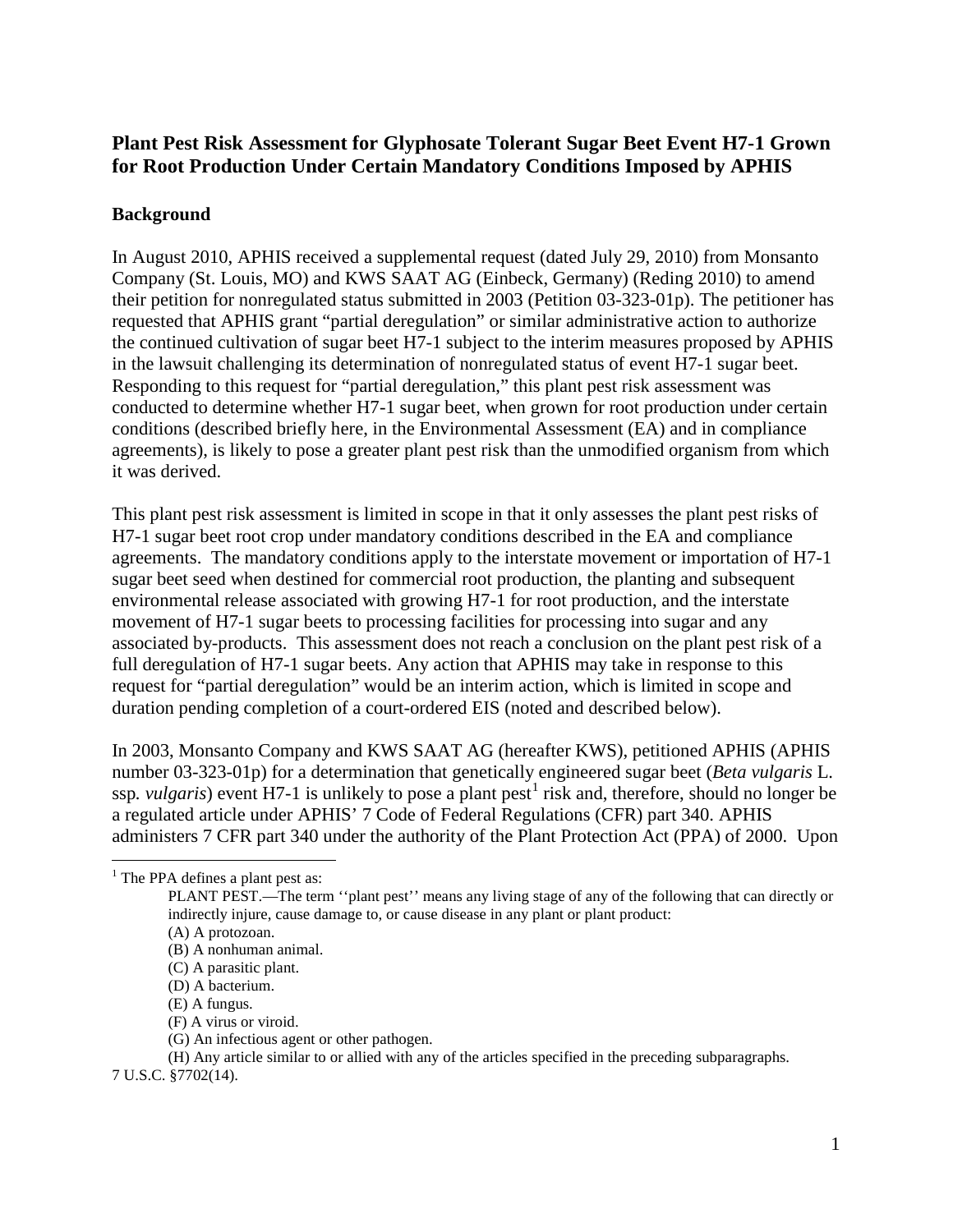completing a plant pest risk assessment, an Environmental Assessment (EA) and issuing a Finding of No Significant Impact (FONSI) (70 FR 13007-13008, Docket No. 04-075-2), APHIS advised the public of its determination, effective March 4, 2005, that the Monsanto/KWS sugar beet event H7-1 did not pose a plant pest risk and therefore was no longer considered a regulated article under APHIS regulations in 7 CFR part 340. Pursuant to that determination, sugar beet H7-1 was fully deregulated and no longer subject to any restrictions under the Plant Protection Act or 7 CFR part 340.

A complaint was filed in January, 2008, challenging APHIS' decision to grant nonregulated status to sugar beet event H7-1. On September 21, 2009, the US District Court for the Northern District of California found that APHIS should have prepared an environmental impact statement (EIS) as part of its decision making process to determine whether or not to grant nonregulated status (*Center for Food Safety et al. vs. Thomas Vilsack et al.*). On August 13, 2010, the Court vacated APHIS's decision to grant nonregulated status to sugar beet H7-1, making them subject to the Plant Protection Act of 2000 (PPA) and 7 CFR part 340 once again, and remanded the matter back to the agency to determine regulatory actions, if any, that should be imposed upon H7-1 sugar beet until the completion of the EIS.

In its plant pest risk assessments, APHIS considers information such as: plant pest risk characteristics, disease and pest susceptibilities, expression of the gene product, new enzymes*,*  changes to plant metabolism, weediness of the regulated article, impact on the weediness of any other plant with which it can interbreed, and transfer of genetic information to organisms with which it cannot interbreed. In conducting this plant pest risk assessment for partial deregulation, APHIS assessed the same type of information to determine whether there is a plant pest risk when grown under the mandatory conditions described in the EA and compliance agreement.

The mandatory restrictions and conditions related to growing the root crop are described in detail in a compliance agreement that will be required of all those who intend to import, move interstate, and/or release H7-1 sugar beet into the environment for commercial root production. Those desiring to enter into a compliance agreement must make their request to APHIS-BRS prior to conducting any of the noted activities. Information required by APHIS-BRS includes identification of the responsible party, contact information, location of the proposed environmental releases, the total proposed number of acres to be planted, and the origins and destinations of seed and/or roots being moved. The environmental release of H7-1 is limited to 11 states (noted in the EA and FONSI) and limited to sites which have been in agricultural production for a minimum of 3 years. APHIS-BRS will require both third party inspections as well as third party audits for all those parties with compliance agreements. APHIS-BRS will also conduct both inspections and audits to ensure compliance with all conditions of the compliance agreements. Planting of H7-1 sugar beets is prohibited in the state of California as well as a number of counties in Washington State. Growers are required to survey fields and remove sugar beet bolters as they are identified, records regarding these activities must be kept and these records are subject to audit to verify compliance. During transport of sugar beet seeds and roots, chain of custody documents must be maintained. Fields must be monitored for 3 years following harvest and any volunteer plants that are identified must be destroyed. Additionally, root crop growers must ensure that all field personnel are trained in the processes and procedures needed to comply with the compliance agreement. Those moving seed are required to ship their seeds in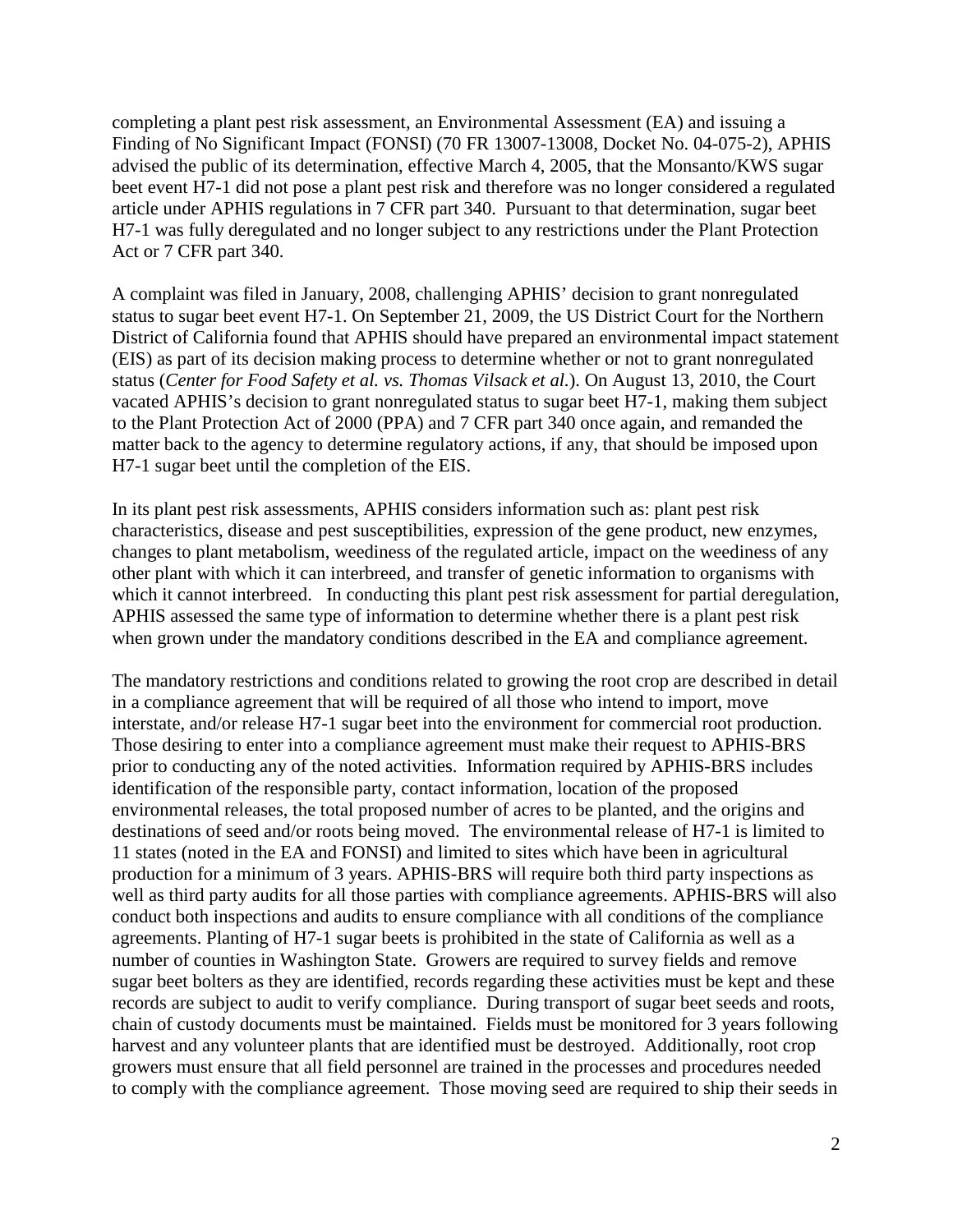specific ways that minimize the likelihood of loss during shipment. Those moving roots for processing are required to load their vehicles in a manner that minimizes loss of beets during transport. Documentation of all these processes and procedures are required and are subject to audit by APHIS-BRS or an authorized third party inspector.

In this plant pest risk assessment, APHIS evaluated the gene inserted into H7-1 to determine if it causes plant disease. In addition, APHIS analyzed morphological characteristics of this sugar beet line to determine if this variety is likely to become weedy or invasive. Gene flow and introgression of the inserted genes into weedy and wild relatives, as well as related *Beta* species, was evaluated to determine the potential for increased weedy or invasive characteristics. Additionally, the likelihood of transfer of genetic information to organisms with which sugar beet cannot interbreed (horizontal gene transfer) was assessed. Finally, APHIS evaluated and compared H7-1 to conventional sugar beet with regard to disease and pest susceptibility. An assessment of the effects of the determination on non-target and beneficial organisms, and threatened and endangered species is included in the Final EA.

# **History of Development of H7-1 Glyphosate Tolerant[2](#page-2-0) Sugar Beet**

H7-1 is a genetically engineered sugar beet line that was developed to increase tolerance to the herbicide glyphosate. Glyphosate was first introduced as an herbicide under the trade name of Roundup® by Monsanto in 1975. Glyphosate is a systemic, post-emergence herbicide widely used on both agricultural commodities (food uses) and non-agricultural sites (Cerdeira 2006).

The management of weeds in sugar beet fields can be an expensive, labor intensive, and sometimes complicated operation. Often farmers use pre-emergent herbicides that will stop weed seeds from germinating. However, this assumes that weeds will always be a problem in all parts of a field. With H7-1, growers have the option of applying herbicide after weeds have germinated and only in areas of a field where weeds are present. Glyphosate is one of the most environmentally benign herbicides.

H7-1 sugar beets were genetically engineered to be glyphosate tolerant by inserting a gene (from *Agrobacterium* sp. strain CP4) that codes for the enzyme 5-enolpyruvylshikimate-3-phosphate synthase (EPSPS) into the sugar beet genome. This gene, along with its regulatory sequences, was introduced into these sugar beets via an *Agrobacterium*-mediated transformation protocol. This is a well-characterized procedure that has been widely used for decades to introduce various genes of interest directly into plant genomes.

APHIS authorized field testing of these sugar beets under permit and/or notification from 1998 through 2001. Event H7-1 sugar beets have been evaluated extensively for their agronomic characteristics and whether they present a plant pest risk. The field tests had been conducted in

<span id="page-2-0"></span> $2$  The applicant has described H7-1 sugar beet as "herbicide tolerant" and historically APHIS has also referred to GE plants with diminished herbicide sensitivity as "herbicide tolerant". However, the phenotype would fall under the Weed Science Society of America's (WSSA) definition of "herbicide resistance" since H7-1 has an inherited ability to survive and reproduce following exposure to a dose of herbicide normally lethal to the wild type variety (WSSA 1998). By the WSSA definition, "resistance [to an herbicide] may be naturally occurring or induced by such techniques as genetic engineering or selection of variants produced by tissue culture or mutagenesis." Herbicide tolerance, by the WSSA definition, only applies to plant species with an "inherent ability" to survive and reproduce after herbicide treatment.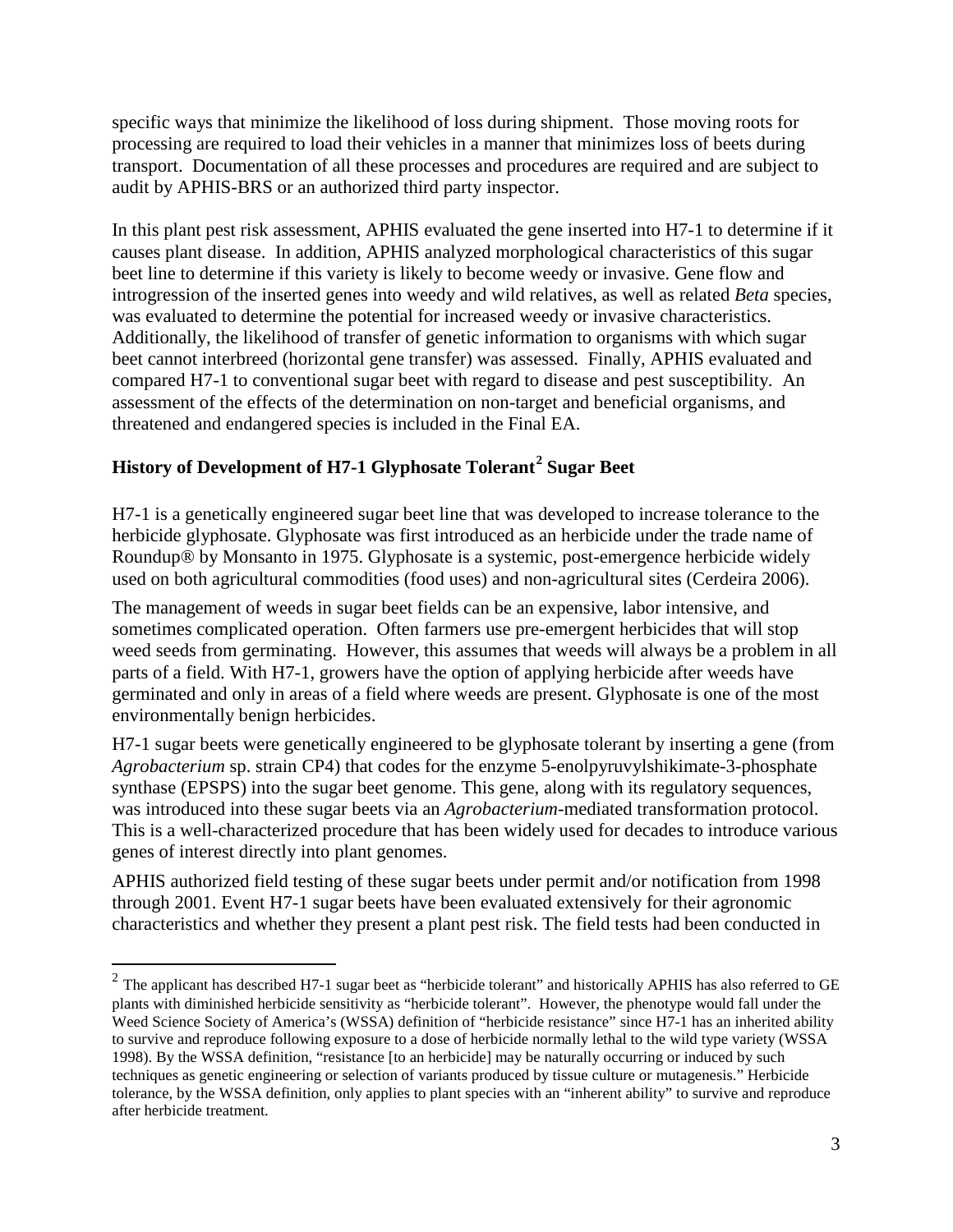agricultural settings under physical and reproductive confinement conditions. After deregulation in 2005, H7-1 sugar beets were grown extensively for several growing seasons on hundreds of thousands of acres in the U.S.

## **Description of the Modification—Genetic material inserted and protein produced**

Sugar beet H7-1 was produced by transformation using disarmed *Agrobacterium tumefaciens*. Sugar beet line 3S0057 (KWS proprietary line) cotyledons were infected with *Agrobacterium* strain CP4 containing plasmid PV-BVGT08. Plants containing the introduced DNA were selected based on growth in the presence of glyphosate.

The plasmid PV-BVGT08 contains a single expression cassette flanked by the right and left border sequences from the *Agrobacterium* Ti plasmid.

The gene cassette introduced into H7-1 sugar beet includes the following:

- The 35S promoter from a figwort mosaic virus (Gowda 1989, Sanger 1990) that is constitutively active in plants (Sheperd 1987, Richins 1987, Gowda 1989, Sanger 1990).
- The *ctp2* N-terminal chloroplast transit peptide (CTP) sequence from the *Arabidopsis thaliana epsps* coding region (Timko 1988) that targets the protein to the chloroplast.
- The *epsps* gene from *Agrobacterium* sp. strain CP4 (Padgette 1995) which has been sequenced and encodes a 47.6 kDa protein consisting of a single polypeptide of 455 amino acids (Padgette 1996).
- A 3' untranslated region (transcriptional terminator and polyadenlation site) of the *rbc*S E9 gene from *Pisum sativum* (Coruzzi 1984, Morelli 1985).

Data was provided and reviewed by APHIS that demonstrates stable integration and inheritance of the *epsps* gene and its associated regulatory sequences over several breeding generations (Petition 03-323-01p). Statistical analyses show that glyphosate tolerance is inherited as a dominant trait in a typical Mendelian manner. The enzyme EPSPS that confers glyphosate tolerance is from the bacterium *Agrobacterium* sp. strain CP4. This gene is similar to the gene that is normally present in sugar beets and is not known to have any toxic properties. This is the same gene and the same protein that is found in glyphosate tolerant corn, soybeans, and cotton that are grown on tens of millions of acres each year in the U.S.

## **Potential for H7-1 Sugar Beet to Become Invasive and/or a Weed**

APHIS assessed whether the H7-1 sugar beet root crop grown under mandatory conditions described in the EA and compliance agreement is any more likely to become a weed than the non-transgenic recipient sugar beet line, or other sugar beets currently cultivated. The assessment encompasses consideration of the basic biology of sugar beet and an evaluation of unique characteristics of H7-1.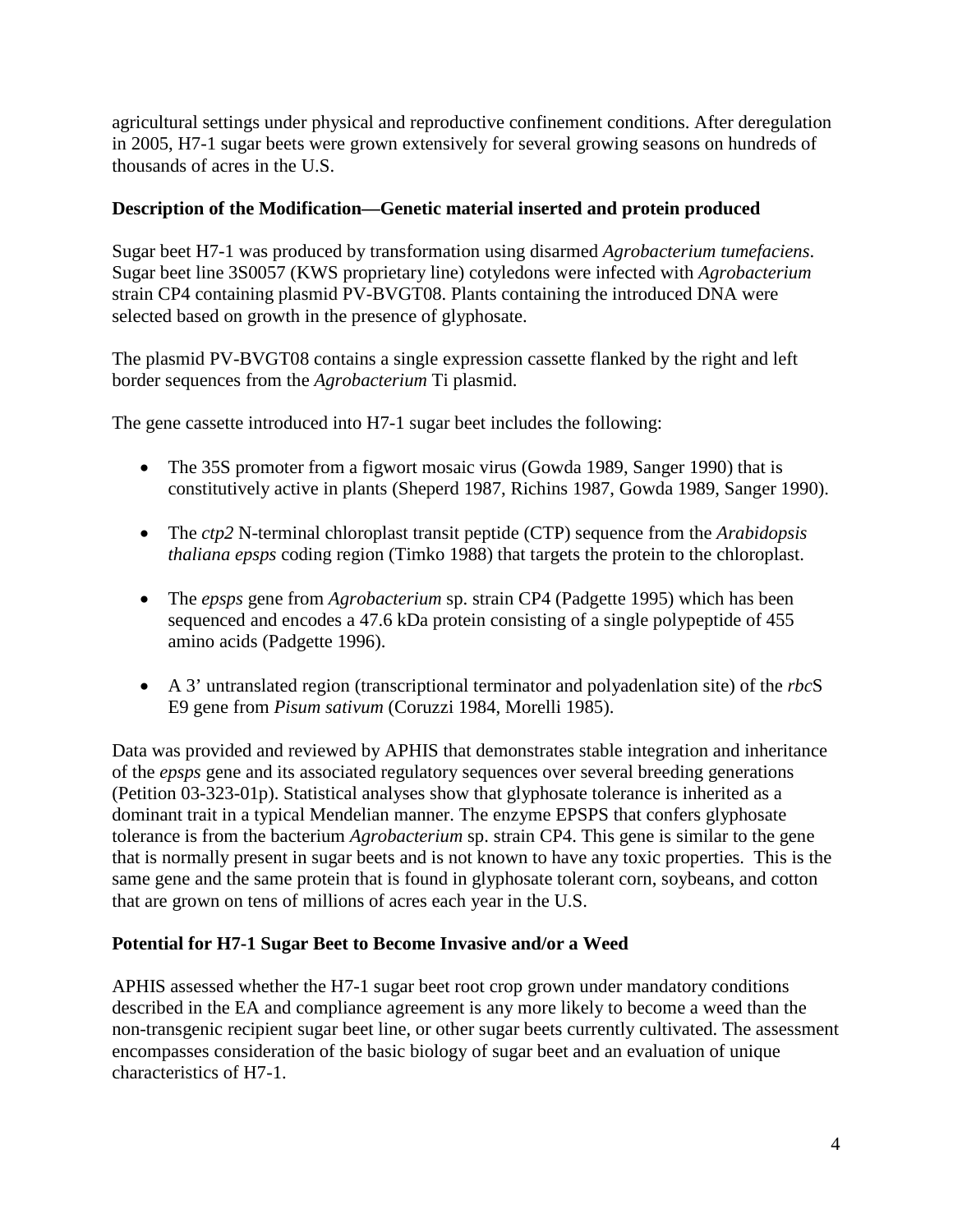The parent plant in this petition, *Beta vulgaris* L. ssp*. vulgaris*, is not listed in the Weed Science Society of America's (WSSA) list of 3,488 weeds (WSSA 2010). In fact, no *Beta* species are included among the 1,553 weeds in the USDA database of invasive and noxious weeds (USDA 2010).

Sugar beets possess few of the characteristics of plants that are notable of successful weeds (Baker 1965; Keeler 1989). Occasionally, sugar beets volunteer in fields the year after harvesting. These plants can be controlled by mechanical means or the use of several other registered herbicides (Crop Protection Chemical Reference 1996). One of the mandatory conditions required by the partial deregulation is that growers monitor their fields for bolters, remove bolters if discovered, and keep records of bolters for APHIS' and/or third party inspection. Growers must also monitor their fields for volunteers for a three year period after harvest.

In trials conducted in both the U.S. and Europe, no differences were observed between H7-1 lines and non-transgenic lines with respect to the plant's ability to persist or compete as a weed. APHIS considered data relating to plant vigor, bolting, seedling emergence, seed germination, seed dormancy and other characteristics that might relate to increased weediness. No unusual characteristics were noted that would suggest increased weediness of H7-1 plants. Additionally, no characteristics relating to disease or insect resistance that might affect weediness were noted that were consistent over all trial locations. H7-1 sugar beet is still susceptible to the typical insect and disease pests of sugar beet. There was no indication from the data submitted that H7-1 possesses a selective advantage that would result in increased weediness. Therefore, H7-1 lacks the ability to persist as a troublesome weed, especially when grown with the requirement that bolters be removed, and there would be no direct impact on current weed management practices for sugar beet cultivation when grown for root production under mandatory conditions as described in the Final EA accompanying this risk assessment and in compliance agreements. Therefore, there is no selective advantage to sugar beet containing EPSPS compared to conventional sugar beet, and there is no increased potential for weediness or invasiveness from H7-1 sugar beet when grown for root production under the described mandatory conditions. Further, APHIS is not aware of any increased weedy characteristics of H7-1 while being grown under permit or notification prior to full deregulation or while being grown commercially on hundreds of thousands of acres after deregulation.

# **Potential for Gene Flow and Gene Introgression from H7-1into Sexually-Compatible Relatives**

APHIS evaluated the potential for gene introgression to occur from the H7-1 root crop grown under mandatory conditions to sexually compatible relatives and considered whether such introgression would result in increased weediness. Sugar beets are sexually compatible with several other *Beta* species (OECD 2001). Under the mandatory conditions of the partial deregulation, the H7-1 sugar beet root crop will be prohibited from being grown in counties in Washington State where its sexually compatible relatives, Swiss chard and table beets, are grown for and/or produce seed and in California where its sexually compatible relatives may produce seed. The centers of origin for *Beta vulgaris* is generally believed to be in the Mediterranean or Near East region and no *Beta* species are known to be native to the U.S. (OECD 2001).

Although sugar beets have escaped cultivation and their progeny have persisted in the environment for many years (especially in California), these plants are not serious weed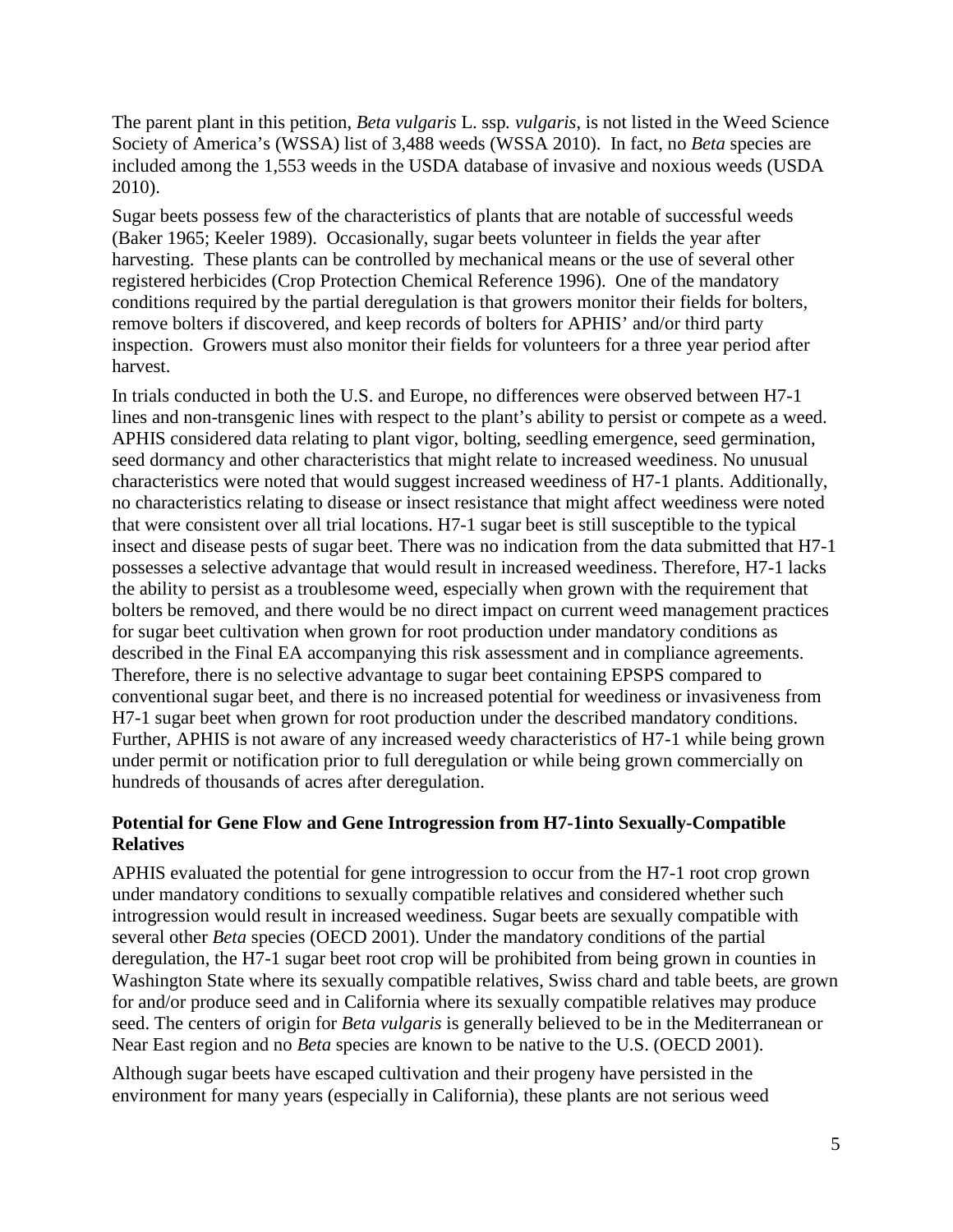problems (Johnson 1958; Panella 2003). Some of these plants are found in the San Francisco Bay area where sugar beets are no longer cultivated. Another population of sexually compatible plants is in the Imperial Valley of California. The movement of the glyphosate tolerance trait from H7-1 to any other sexually compatible *B. vulgaris* should not have a significant impact especially if glyphosate is not applied to these plants. APHIS cannot find any evidence that herbicides are applied routinely to these plants living outside cultivated areas. Even if these plants become tolerant to glyphosate there are other registered herbicides that can be used to kill them and other methods of control can still be used (OECD 2001). APHIS concludes that the potential for gene flow to other sexually compatible *Beta* species is near zero, particularly when grown for root production under mandatory conditions described in the EA and Compliance Agreements. This is for two reasons. Under the mandatory compliance agreements, commercial root growers are required to scout for and remove bolters, thus not allowing pollen to be produced. Also, based on the mandatory restrictions and conditions of the compliance agreements, H7-1 is prohibited from being grown in California where other sexually compatible *Beta* species are known to exist. Further, H7-1 for root production is also prohibited from being grown in various counties in Washington State where Swiss chard and/or table beets are grown for seed. Further consideration and discussion of the potential for introgression of genes from sugar beet into related species can be found in the Appendix attached to this document.

## **Potential for Transfer of Genetic Information to Organisms with which H7-1 Cannot Interbreed**

Horizontal gene transfer (HGT) and expression of DNA from a plant species to bacteria is unlikely to occur (Keese 2008). First, many bacteria (or parts thereof) that are closely associated with plants have been sequenced, including *Agrobacterium* and *Rhizobium* (Kaneko 2000, Kaneko 2002, Wood 2001). There is no evidence that these organisms contain genes derived from plants. Second, in cases where review of sequence data implied that horizontal gene transfer occurred, these events are inferred to occur on an evolutionary time scale on the order of millions of years (Brown 2003; Koonin 2001). Third, FDA has evaluated horizontal gene transfer from the use of antibiotic resistance marker genes, and concluded that the likelihood of transfer of antibiotic resistance genes from plant genomes to microorganisms in the gastrointestinal tract of humans or animals, or in the environment, is remote (FDA 1998). (As shown by all the references noted in this section, HGT from plants to microbes is an extremely rare event and in the context of environmental release of H7-1 sugar beets, is extremely unlikely to occur. Even if it were likely for HGT to occur, movement of an *epsps* gene to a microbe would not provide a selective advantage to that microbe that is likely to have any novel or significant environmental impact. APHIS concludes, therefore, that horizontal gene transfer is unlikely to occur and thus poses no significant environmental or plant pest risk.

#### **Potential for H7-1 to have Altered Disease and Pest Susceptibilities**

APHIS assessed whether the H7-1 root crop is likely to have significantly altered disease and pest susceptibility. This assessment encompasses consideration of the introduced trait and disease and pest susceptibility data from H7-1 releases into the environment.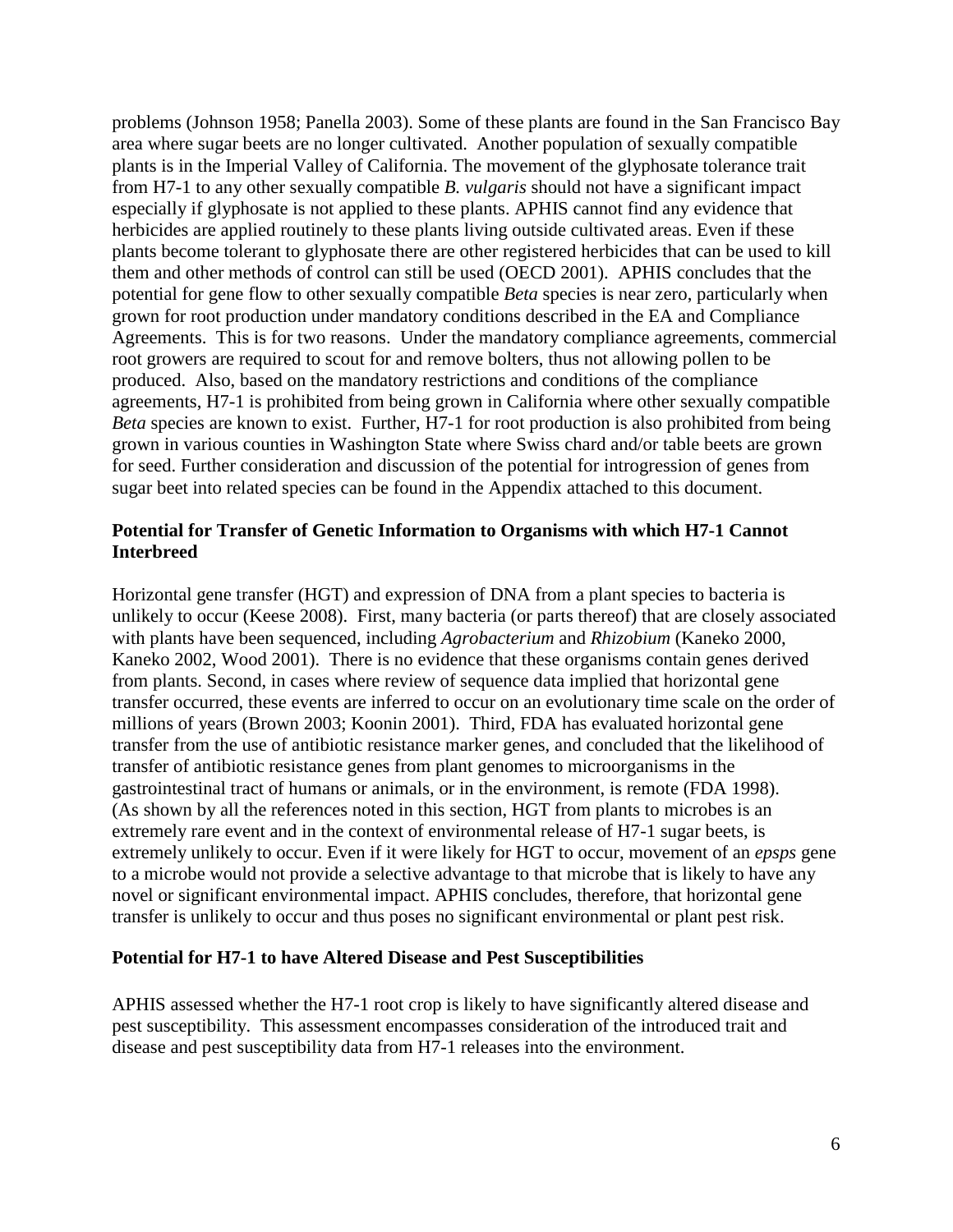Sugar beet is not a plant pest in the U.S.

[\(http://www.aphis.usda.gov/plant\\_health/plant\\_pest\\_info/weeds/downloads/weedlist2006.pdf\)](http://www.aphis.usda.gov/plant_health/plant_pest_info/weeds/downloads/weedlist2006.pdf). The *Agrobacterium* transformed plants used in the generation of H7-1 were treated with an antibiotic to kill the *Agrobacterium* cells. Furthermore, DNA sequences derived from plant pests that were incorporated in H7-1 do not result in the production of infectious agents or disease symptoms in plants, and so it is unlikely that H7-1 could pose a plant pest risk. The description of the genetic modifications, including genetic elements, expression of the gene product and their functions for H7-1 has been summarized above.

Both qualitative and quantitative data addressing disease susceptibility, insect damage and overall agronomic performance were collected in order to assess possible effects from introduction of the *epsps* gene and its associated regulatory sequences. H7-1 was field tested in the U.S. over four years (1998-2001) at ninety-eight field trial sites representing a wide range of environmental conditions where sugar beets are commercially cultivated (Petition 03-323-01p). Plant disease was noted in thirty-six of the ninety-eight trial sites. Susceptibility to powdery mildew (*Erysiphe betae*), *Cercospora* leaf spot (*Cercospora beticola*), *Rhizoctonia* root rot (*Rhizoctonia solani*), fungal seedling disease (including *Pythium, Rhizoctonia,* and *Aphanomyces*, curly top virus and *Rhizomania* (Beet Necrotic Yellow Vein Virus – BNYVV) was similar in all but six field trials sites. Observations found reduced susceptibility to powdery mildews at three trial sites, increased susceptibility at one site, and no difference at nine sites where the disease was present. A slight increased susceptibility (10%) to *Cercospora* leaf spot was noted in two sites, while no differences were identified at eleven sites where *Cercospora*  leaf spot was noted. These differing levels of resistance and susceptibility observed between H7- 1 and comparator plants are likely due to the genetic backgrounds in the H7-1 plants, because there were no trends noted when differences were observed. European trials conducted in Germany and France over 2 years, using regionally adapted conventional sugar beet lines and genetically similar lines to H7-1, noted no differences in susceptibility to 10 different sugar beet pests (Petition 03-323-01p).

Nursery trials tested the performance of different plant varieties including H7-1 when challenged (artificially or natural infection) with plant pathogens (Petition 03-323-01p). During the 2000 and 2001 growing seasons, sugar beet nursery trials were conducted with H7-1 and conventional sugar beet varieties to assess disease resistance to *Cercospora* leaf spot, *Aphanomyces* root rot, curly top virus and *Rhizoctonia* root rot. H7-1 infection levels of these diseases were found to be within the range of ratings observed for the conventional registered varieties. Greenhouse trials using *Fusarium* and *Rhizoctonia* isolates have found that some of the isolates produced greater disease severity on H7-1 treated with glyphosate (Hanson 2003; Larson 2006). Other researchers have suggested that it may be difficult to predict field results from greenhouse/laboratory experiments (Estok 1989; Wan 1998). Subsequent field studies have not shown increased incidence of these diseases (Khan 2010).

The major insect and nematode pests in the U.S. (sugar beet root aphid (*Pemphigus populivenae*), sugar beet root maggot (*Tetanops myopaeformis*), sugar beet cyst nematode (*Heterodera schachtii*) and root knot nematode (*Meloidogyne arenaria, M. incognitata, M. javanica* and *M. hapla*) were monitored during the U.S. field trials. No observed differences were observed in any of the 98 field trials.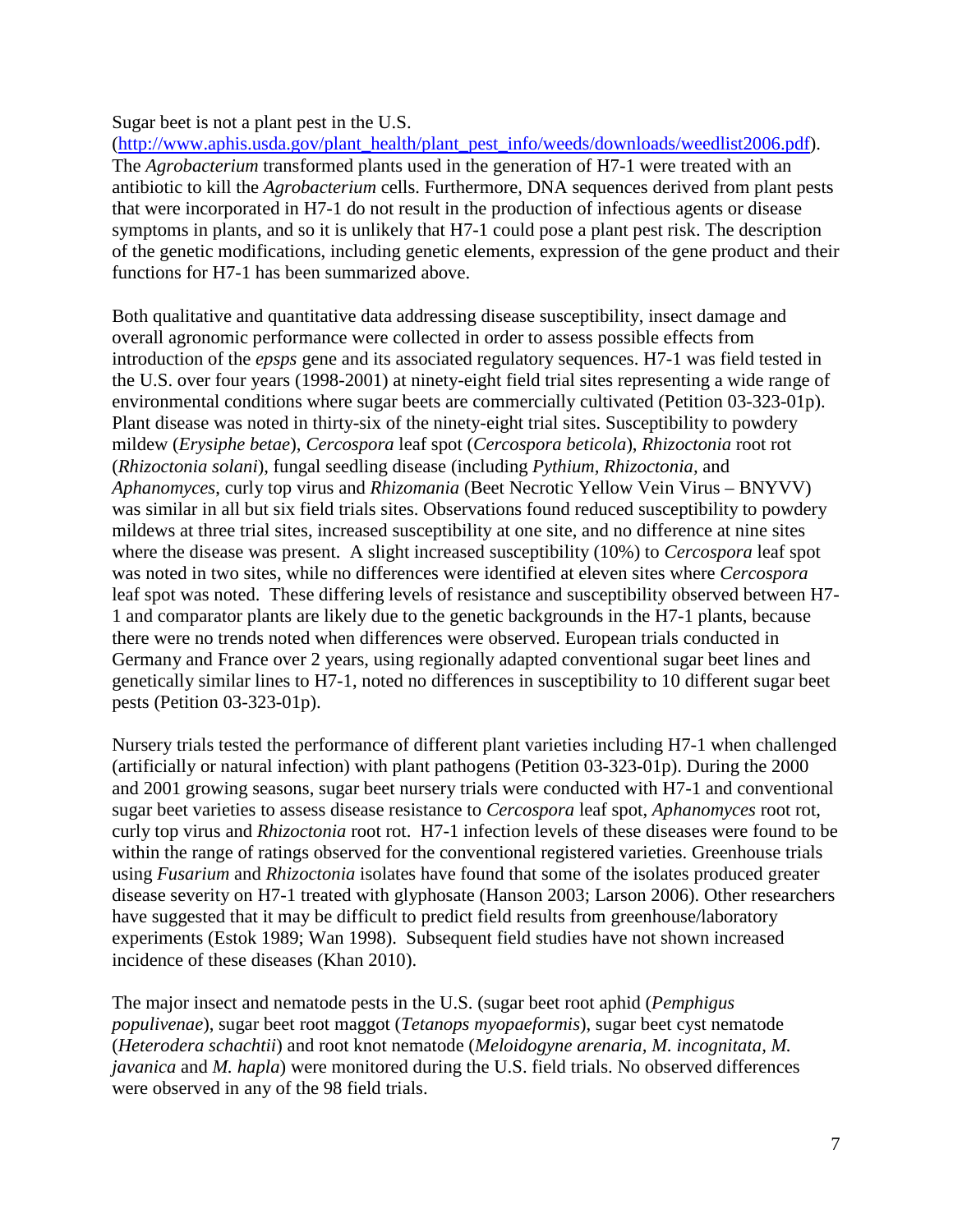Al-Kaff (1998) noted gene silencing effects when transgenic plants have been infected by a virus with DNA sequence homology to a portion of the introduced genes. None of the viral diseases of beet is related to figwort mosaic virus [\(http://image.fs.uidaho.edu/vide/refs.htm](http://image.fs.uidaho.edu/vide/refs.htm) and Whitney 1986) (a caulimovirus and from which the promoter for the *epsps* gene originates) so silencing of the *epsps* gene should not occur.

In addition to field studies on agronomic parameters, Monsanto/KWS analyzed sugar beets for compositional changes as part of their submission to FDA in the consultation process (FDA 2004). While FDA uses these data as indicators of possible nutritional changes, APHIS views them as a general indicator of possible unintended changes. Compositional analyses evaluating carbohydrates, proteins, fiber, fat, sugars and eighteen amino acids (a total of 55 statistical comparisons) identified seven statistically different values compared with the near isogenic control line. All values, however, fell within the range of values observed for both the near isogenic control line and conventional sugar beet varieties, providing additional evidence that event H7-1 sugar beet does not exhibit unexpected or unintended effects.

Other phenotypic characterizations comparing H7-1 lines with conventional and control lines were also completed. Data was provided and assessed by APHIS on leaf color, leaf size, hypocotyl color, seed germination and dormancy, vernalization, bolting, flowering onset and seed harvest date. No qualitative or quantitative observations indicated any biologically meaningful differences from control lines or differences outside the range of conventional sugar beet norms.

Given the interactions between the environment, the genetic backgrounds of the cultivars used and some inherent genetic variability within sugar beet varieties, APHIS concludes that these results regarding disease and pest susceptibilities are not unexpected and do not indicate an increased plant pest risk. Additionally, the pest and disease susceptibility of H7-1 sugar beets are innate characteristics of these plants. Finally, production of the EPSPS protein in event H7-1 sugar beet is not expected (1) to cause plant disease or influence susceptibility of H7-1 to diseases or pests and (2) plant pest effects on raw or processed plant commodities (e.g., sugar, beet pulp, etc) are highly unlikely.

## **Conclusion**

APHIS has prepared this plant pest risk assessment in order to determine if H7-1 sugar beet, when grown for root production under mandatory conditions described in compliance agreements, is likely to pose a plant pest risk. Based on the information provided by the applicant and the lack of any identified plant pest risk from the inserted genetic material, weedy characteristics, atypical responses to disease or plant pests in the field, and horizontal gene transfer, APHIS has concluded that H7-1 sugar beets, when grown for root production under mandatory conditions described in the Environmental Assessment and compliance agreements, are unlikely to pose a plant pest risk.

Based on APHIS's analysis of field, greenhouse, and laboratory data and references provided in the petition, amended petition, accompanying environmental data, and other relevant information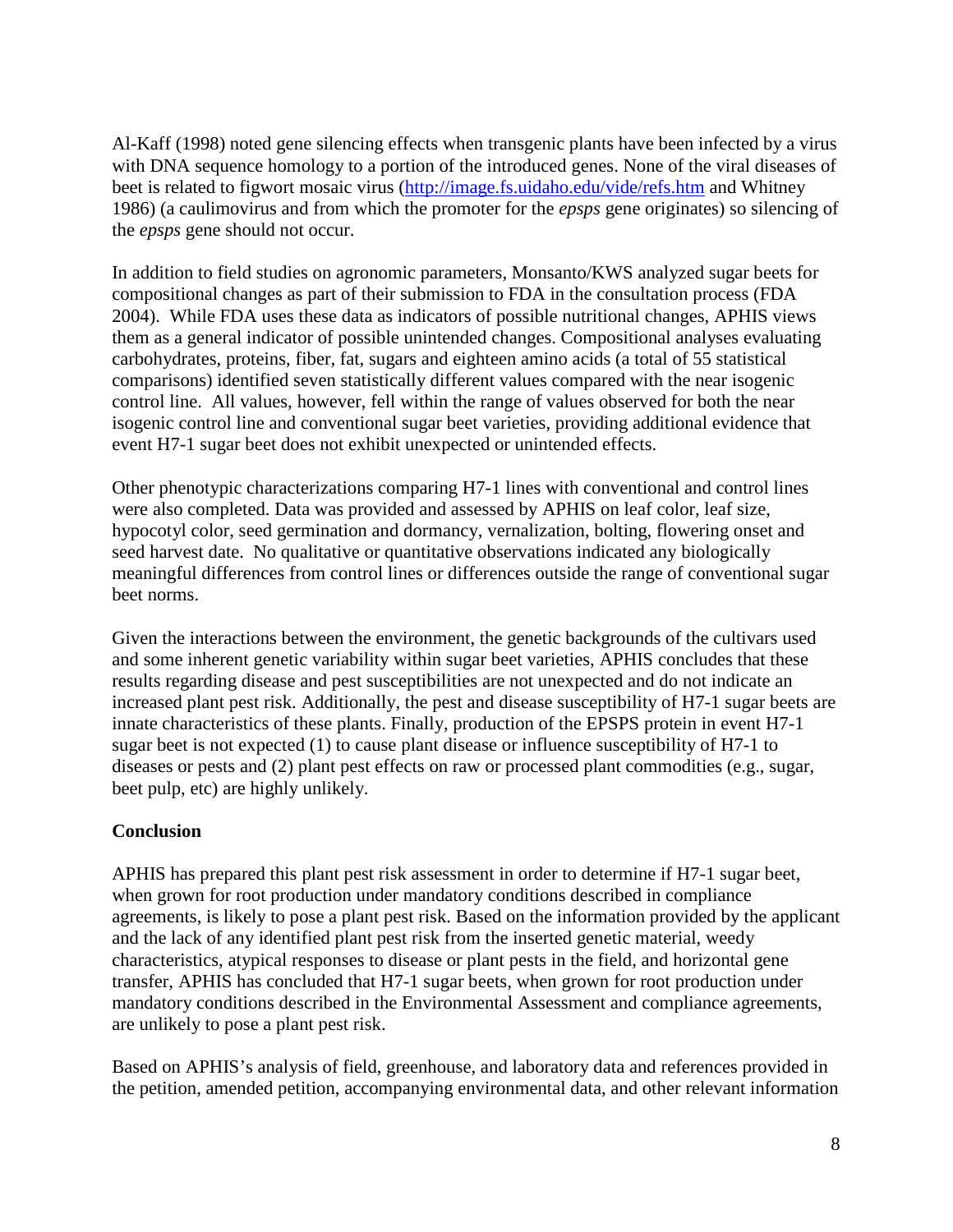as cited, APHIS concludes that H7-1 sugar beets, when grown for commercial root production under mandatory conditions described in compliance agreements (described in detail in the EA), are unlikely to pose a plant pest risk for the following reasons:

(1) They exhibit no plant pathogenic properties. Although a plant pathogen was used in their development, these plants are not infected by this organism nor do they contain genetic material from pathogens used as a donor organism that can cause plant disease. No new protein other than the intended CP4 EPSPS was produced and there was no unintended change in the genome of H7-1 sugar beet as a result of the insertion.

(2) They exhibit no characteristics that would cause them to be weedier than the nontransgenic parent sugar beets or other cultivated sugar beets and several control options besides glyphosate are available for control of feral or volunteer plants. The mandatory conditions contained in the compliance agreements require that growers monitor their fields for volunteers and destroy any that are found for a three year period after harvest.

(3) Gene flow and introgression from H7-1 root crop to introduced or naturalized *Beta* species in the United States, when grown under mandatory conditions contained in compliance agreements, is extremely unlikely and even if it were to occur, is not likely to increase the weediness potential of any resulting progeny any more than would introgression from other cultivated *Beta* species. Prohibitions on growing H7-1 in several counties in Washington State where sexually compatible relatives, Swiss chard and table beets, are grown for and/or produce seed and in California where its sexually compatible relatives may produce seed, preclude this from occurring. Additionally, removal of bolters in commercial fields, as required under the mandatory compliance agreements, eliminates the possibility of pollen production.

(4) Horizontal gene transfer from the H7-1 root crop is highly unlikely to occur, and is not expected to pose a plant pest risk.

(5) Disease and pest susceptibility and compositional profiles of H7-1 are similar to those of the parent variety and other sugar beet cultivars grown in the United States; therefore, pest and disease control methods are expected to be similar and no direct or indirect plant pest effect on raw or processed plant commodity is expected.

As noted previously, this plant pest risk assessment is limited in scope in that it only assesses the interstate movement or importation of H7-1 sugar beet seed when destined for commercial root production, the planting and subsequent environmental release associated with growing H7-1 for root production, and the interstate movement of H7-1 sugar beets to processing facilities for processing into sugar and any associated by-products. This assessment is also predicated on the assumption that all persons involved in the noted activities will comply with mandated conditions contained in mandatory compliance agreements. USDA/APHIS anticipates that a more comprehensive plant pest risk assessment describing its assessment of environmental release of H7-1 sugar beets without conditions, a full deregulation of the seed crop and commercial root crop, will be prepared in conjunction with the Environmental Impact Statement that is under development by the Agency.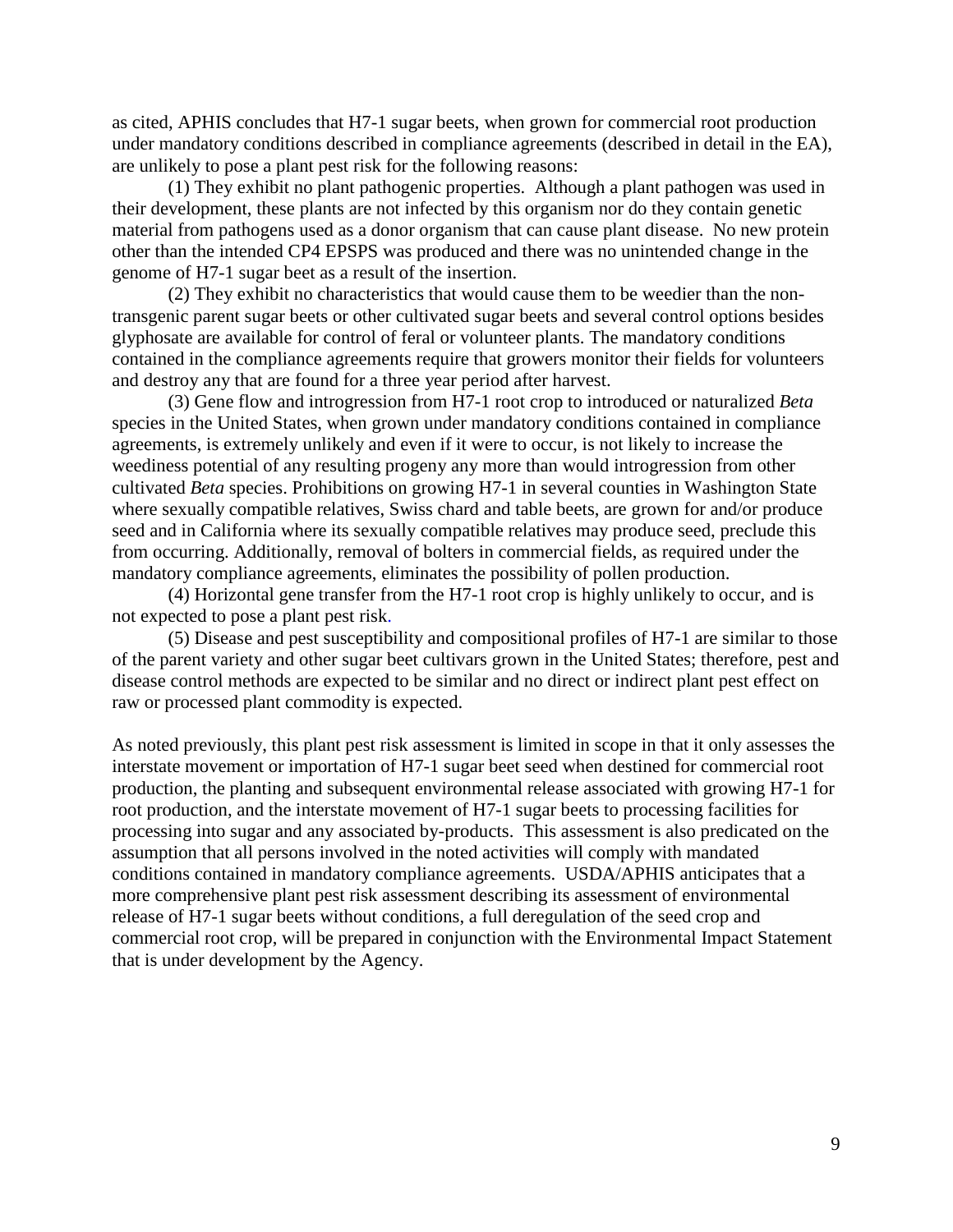#### **References**

Al-Kaff, N.S., Covey, S.N., Kreike, M.M., Page, A.M., Pinder, R., Dale, P.J. (1998) Transcriptional and Posttranscriptional Plant Gene Silencing in Response to a Pathogen. Science 279: 2113-2115

Baker, H.G. (1965) Characteristics and Modes of Origin of Weeds. *In*: The Genetics of Colonizing Species. pp. 147-172. Baker, H. G., Stebbins, G. L. (eds.). Academic Press, New York and London

Brown, J.R. (2003) Ancient horizontal gene transfer. Nature Review Genetics 4:121-132

Cerdeira, A.L., Duke, S.O. (2006) The Current Status and Environmental Impacts of Glyphosate-Resistant Crops: A Review. Journal of Environmental Quality 35:1633-1658

Crop Protection Chemical Reference. (1996) Chemical and Pharmaceutical Press, New York.

Coruzzi, G., Broglie, R., Edwards, C., Chua, N. (1984) Tissue-specific and light-regulated expression of a pea nuclear gene encoding the small subunit of ribulose-1,5-bisphosphate carboxylase. EMBO J. 3:1671-1679

Estok, D., Freedman, B., Boyle, D. (1989) Effects of the herbicides 2,4-D, glyphosate, Hexazinone, and Triclopyr on the growth of three species of ectomycorrhizal fungi. Bull. Environ. Contam. Toxicol. 42:835-839

FDA (1998) Guidance for Industry: Use of Antibiotic Resistance Marker Genes in Transgenic Plants. pp. 28

FDA (2004) Completed consultations on bioengineered foods. United States Food and Drug Administration. BNF No. 90

Gowda, S., Wu, F.C., Sheperd, R.J. (1989) Identification of promoter sequences for the major RNA transcripts of figwort mosaic and peanut chlorotic streak viruses (caulimovirus group). J. Cell. Biochem 13D (supplement):301

Hanson, L, (2003) Effect of treating sugar beet with the herbicide glyphosate on *Fusarium* yellows. Proceeding of the American Society of Agronomy, Crop Science Society of America, and Soil Science Society of America. Published Sept. 2, 2003

Johnson, R. T., Burtch, L.M. (1958) The problem of wild annual sugar beets in California. Jour. Am. Soc. of Sugar Beet Tech. 10(4): 311-317

Kaneko, T. *et al.* (2000) Complete genome structure of the nitrogen-fixing symbiotic bacterium *Mesorhizobium loti*. DNA Research. 7:331-338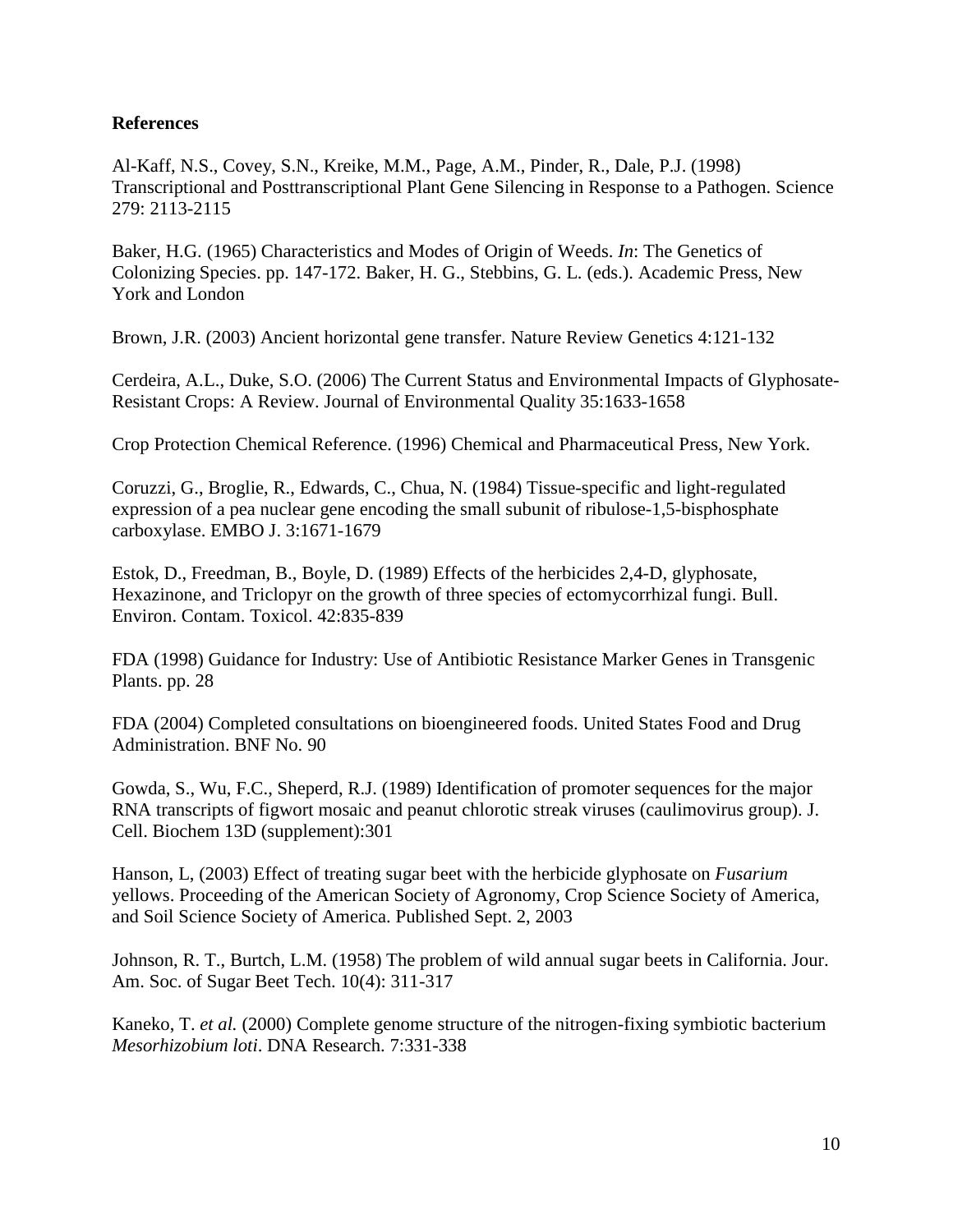Kaneko, T. *et al.* (2002) Complete genomic sequence of nitrogen-fixing symbiotic bacterium *Bradyrhizobium japonicum* USDA110. DNA Research 9:189-197

Keeler, K. (1989) Can genetically engineered crops become weeds? Bio/Technology 7:1134- 1139

Keese, P. (2008) Risks from GMOs due to horizontal gene transfer. Environ. Biosafety Res. 7:123-149

Khan, M.F. (2010) Introduction of glyphosate-tolerant sugar beet in the United State. Outlooks on Pest Management 21:38-41

Koonin, E.V., Makarova, K.S., Aravind, L. (2001) Horizontal gene transfer in prokaryotes: quantification and classification. Annual Review of Microbiology. 55:709-742

Larson, R.L., Hill, A.L., Fenwick, A., Kniss, A.R., Hanson, L.E., Miller, S.D. (2006) Influence of glyphosate on *Rhizoctonia* and *Fusarium* root rot in sugar beet. Pest Management Science 62:1182-1192

Morelli, G., Nagy, F., Fraley, R.T., Rogers, S.G., Chua, N.H. (1985) A short conserved sequence is involved in the light-inducibility of a gene encoding ribulose 1,5-bisphosphate carboxylase small subunit of pea. Nature 315:200-204

OECD (1999) Organization for Economic Cooperation and Development. Consensus document on general information concerning the genes and their enzymes that confer tolerance to glyphosate herbicide. OECD Environmental Health and Safety Publications. Paris. ENV/JM/MONO (99)9.

OECD (2001) Consensus Document on the biology of *Beta vulgaris* L. (Sugar Beet). In Series on Harmonization of Regulatory Oversight in Biotechnology, p 40

Padgette, S.R., Kolacz, K.H., Delannay, X., Re, D.B., Lavallee, B.J., Tinius, C.N., Rhodes, Y.I., Otero, W.K., Barry, G.F., Eichholtz, D.A., Peschke, V.M., Nida, D.L., Taylor, N.B., Kishore, G.M. (1995) Development, identification, and characterization of a glyphosate-tolerant soybean line. Crop Science 35:1451–1461

Padgette, S.R., Re, D.B., Barry, G.F., Eichholtz, D.E., Delannay, X., Fuchs, R.L., Kishore, G.M., Fraley, R.T. (1996) New weed control opportunities: development of soybeans with a Roundup ready™ gene. Pp. 54-84. *In* Agricultural, Environmental, Econonmic, Regulatory, and Technical Aspects. S.O Duke, editor. CRC Press Inc. 4:54-84

Panella, L.(2003) USDA/ARS Research Geneticist and Sugarbeet Germplasm Committee Chair, Personal communication to J.R. Stander, Betaseed, Inc. (Appendix 2 of the Petition).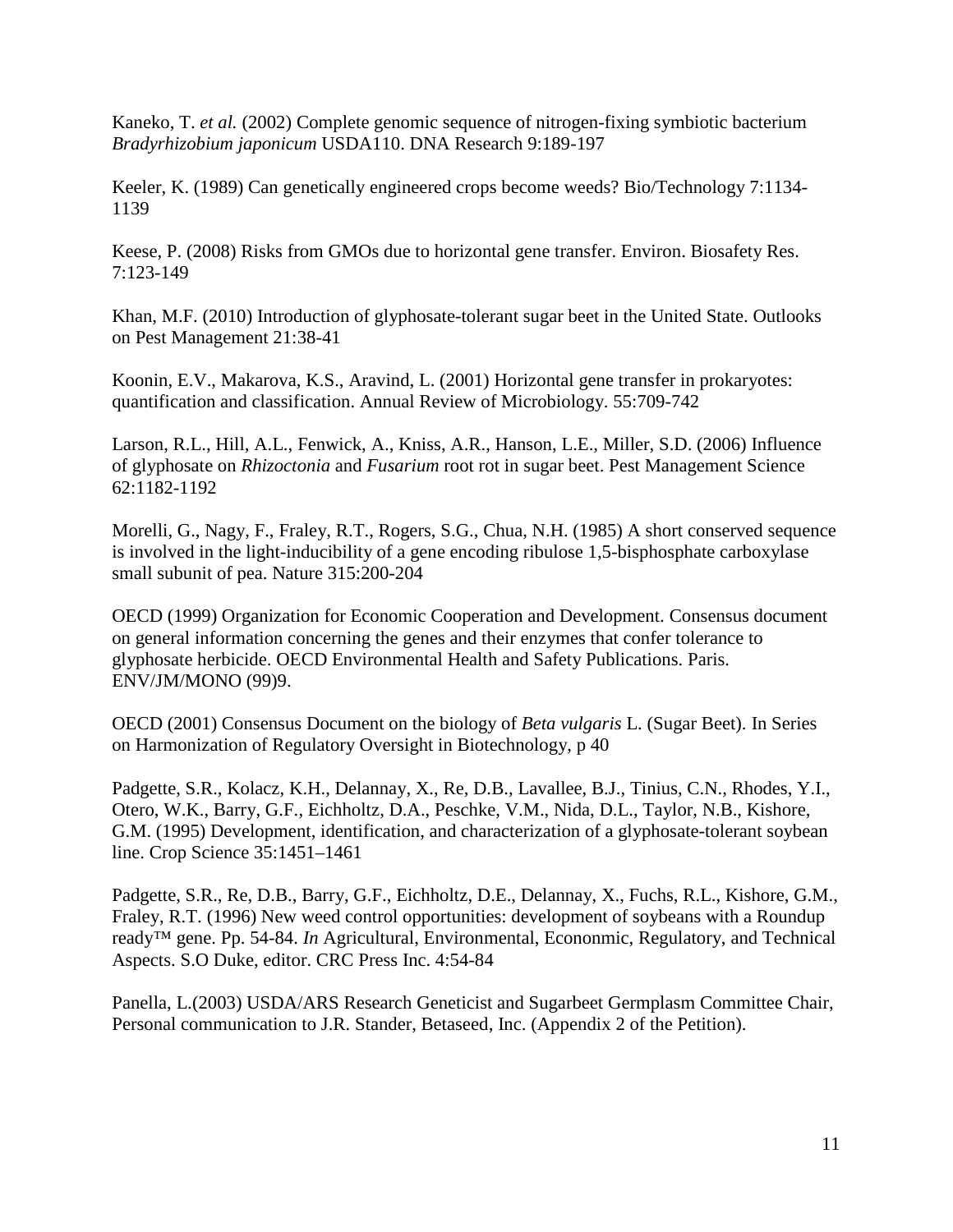Reding, H.K., von dem Bussche, P., Hofmann, P. (2010) Letter to Michael C. Gregoire, USDA APHIS, July 29, 2010. Attached to Environmental Report submitted by Monsanto in support of petition 03-323-01p.

Richins, R.D., Scholthof, H.B., Sheperd, R.J. (1987) Sequence of figwort mosaic virus DNA (Caulimovirus Group). Nucl. Acids Res. 15:8451-8466

Sanger, M., Daubert, S., Goodman, R.M. (1990) Characteristics of a strong promoter from figwort mosaic virus: comparison with the analogous 35S promoter from cauliflower mosaic virus and the regulated mannopine synthase promoter. Plant Molecular Biology 14:433-443

Schneider, R.W., Strittmatter, G. (2003) Petition for Determination of Nonregulated Status for Roundup Ready ® Sugar Beet Event H7-1 [http://www.aphis.usda.gov/brs/aphisdocs/03\\_32301p.pdf](http://www.aphis.usda.gov/brs/aphisdocs/03_32301p.pdf)

Sheperd, R.J., Richins, J.F., Duffus, J.F., Handley, M.K. (1987) Figwort mosaic virus: properties of the virus and it adaptation to a new host. Phytopathology 77:1668-1673

Siciliano, S.D., Germida, J.J. (1999) Taxonomic diversity of bacteria associated with the roots of field-grown transgenic *Brassica napus* cv. Quest, compared to the nontransgenic *B. napus* cv. Excel and *B. rapa* cv. Parkland. FEMS Microbiol. Ecol. 29:263-272

Timko, M.P., Herdies, L., de Alameida, E., Cashmore, A.R., Leemans, J., Krebbers, E. (1988) Genetic engineering of nuclear-encoded components of the photosynthetic apparatus of *Arabidopsis.* Pp. 279-295. *In* The Impact of Chemistry on Biotechnology – A Multidisciplinary Discussion. M. Phillips, S.P. Shoemaker, R.D. Middlekauff, R.M. Ottenbrite, editors. ACS Books, Washington, D.C.

USDA (2010) Invasive and noxious weeds. United States Department of Agriculture. Accessed on October 29, 2010 at:<http://plants.usda.gov/java/invasiveOne?startChar=B>

Wan, M.T., Rahe, J.E., Watts, R.G. (1998) A new technique for determining the sublethal toxicity of pesticides to the vesicular-arbuscular mycorrhizal fungus *Glomus intraradices*. Environ. Toxicol. Chem. 17(7):14-21

Whitney, E.D., Duffus, J.E. (1986) Compendium of Beet Diseases and Insects. pp. 26-32

Wood, D.W., *et al.* (2001) The genome of the natural genetic engineer *Agrobacterium tumefaciens* C58. Science. 294:2317-2323

WSSA Weed Science Society of America (2010) Composite list of weeds as compiled by the standardized plant names subcommittee. Weed Science Society of America. Accessed on October 29, 2010 at:<http://wssa.net/Weeds/ID/WeedNames/namesearch.php>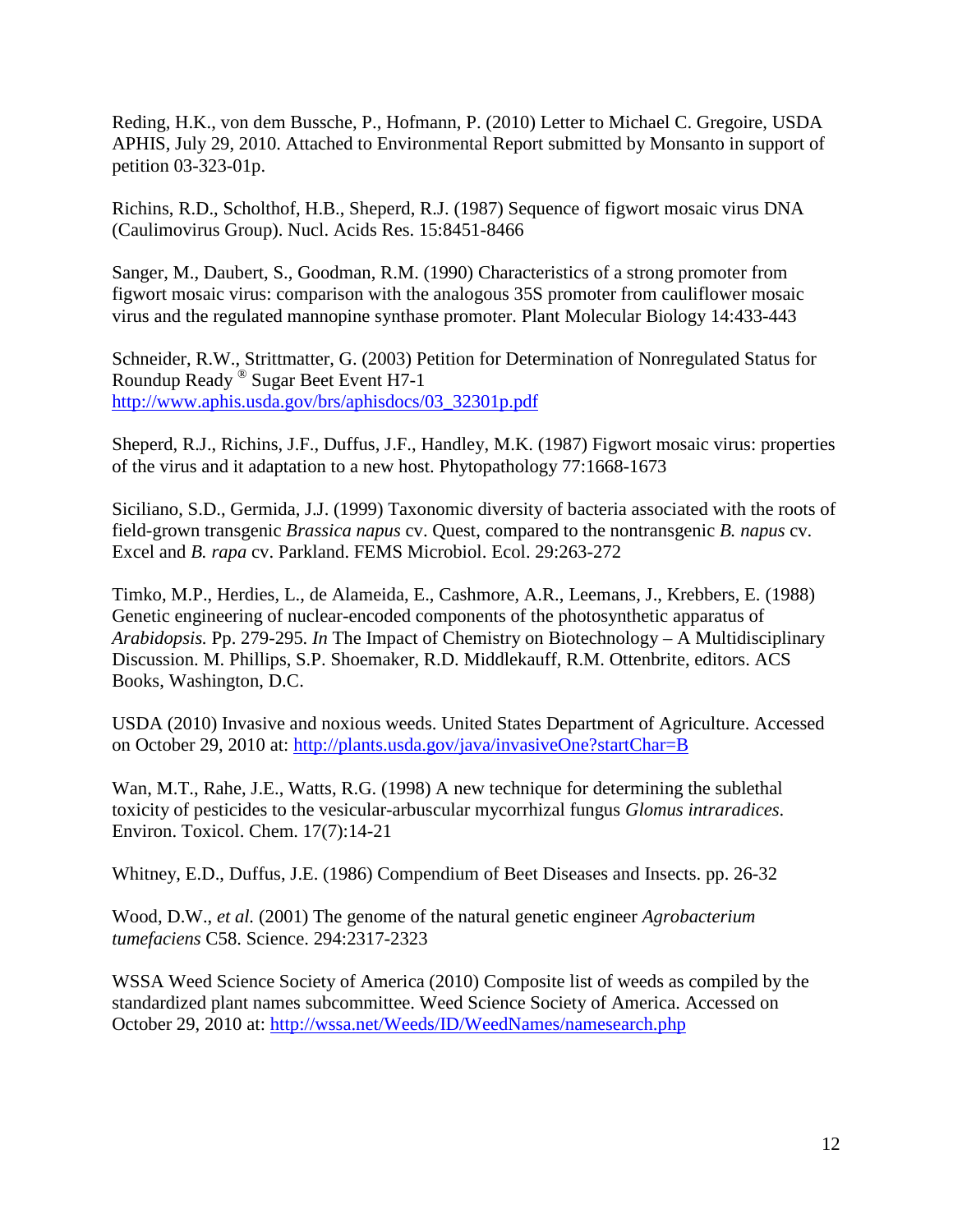#### **Appendix: Sugar Beet Biology and the potential for introgression into related species: A Worldwide Assessment**

Sugar beets, *B. vulgaris* L. ssp. *vulgaris*, are a member of the family Chenopodiaceae which also includes the leaf beet (Swiss chard) and the red table beet (fodder beet), from which the sugar beet was derived (Cooke 1993; OECD 2001). Members of this family are dicotyledonous and usually herbaceous in nature. Sugar beets are grown worldwide. Sugar beet is largely wind pollinated and is normally a biennial that develops a large succulent root the first year and a seed stalk the second. Since sugar beets are normally harvested during the first year while still in the vegetative phase, flowers rarely develop. However, certain conditions such as low temperatures after planting and longer day length can induce the sugar beet to "bolt" or produce a seed stalk during the first growing season (Bell 1946; Jaggard 1983; Durrant 1988).

The genus *Beta*, including wild relatives, is divided into four sections with various species and subspecies (Lange 1999; Frese 2001): Section *Beta* with *B. vulgaris* ssp. *vulgaris,* ssp. *maritima*, and ssp. *adanensis*, *B. macrocarpa*, and *B. patula*: Section Corollinae with *B. corolliflora*, *B. macrochiza*, *B. lomatogona*, *B. intermedia* and *B. trigyna*, and Section Procumbentes with *B. patellaris, B. procumbens, B. webbiana,* and Section Nanae with *B. nana*. Some researchers (Bartsch 1999; Bartsch 2003) consider *Beta macrocarpa* as a separate species; however, USDA ARS reports that the designation was changed in 2000 to *B. vulgaris* ssp*. macrocarpa* (USDA ARS 2010). There is some scientific disagreement about the compatibility of sugar beet and *B. vulgaris* ssp*. macrocarpa* (referred to hereafter as *B. macrocarpa*, the terminology in all sources except USDA ARS 2010).

Sugar beet hybridizes freely with all members of the section *Beta* and the resulting progeny are fully fertile. Hybrids between sugar beet and members of the other three sections do not naturally occur without human intervention. Artificial hybrids can be produced with difficulty with species in Section Corollinae; however, these hybrids are highly sterile and set few seeds when backcrossed to sugar beet. Hybrids between sugar beet and Section Procumbentes members normally die at the seedling stage. No hybrids between cultivated beets and *B. nana* have been reported. Therefore, natural crosses between cultivated sugar beet and species from Sections other than *Beta* are highly unlikely.

In the genus *Beta* there are different examples of weediness. For example, the species itself can be a serious weed. According to Holm (1979, 1991), *B. vulgaris* (subspecies not given) is classified as an occasional to serious weed in the following countries: Afghanistan, Australia, Mexico, Morocco, the United States, Iraq, Israel, Portugal, and Egypt. Subspecies *maritima*  (wild sea beet) is a problem weed in coastal regions of the Mediterranean Sea and North Sea in Europe and in Asia. In other examples, natural hybrids between cultivated sugar beet and resident species have occurred to produce weed beets in commercial operations. For example, hybrids between *Beta macrocarpa* and commercial sugar beets are a weed problem in production fields (Hultén 1986) and natural hybrids have also occurred between cultivated sugar beets (*Beta vulgaris* ssp. *vulgaris*) and wild beets (*Beta vulgaris* ssp. *maritima*) in Europe. This has resulted in a hybrid form of "weed beet" that can bolt in a single season, while growing among biennial sugar beet varieties (Parker 1996). Weed beet populations are described as possessing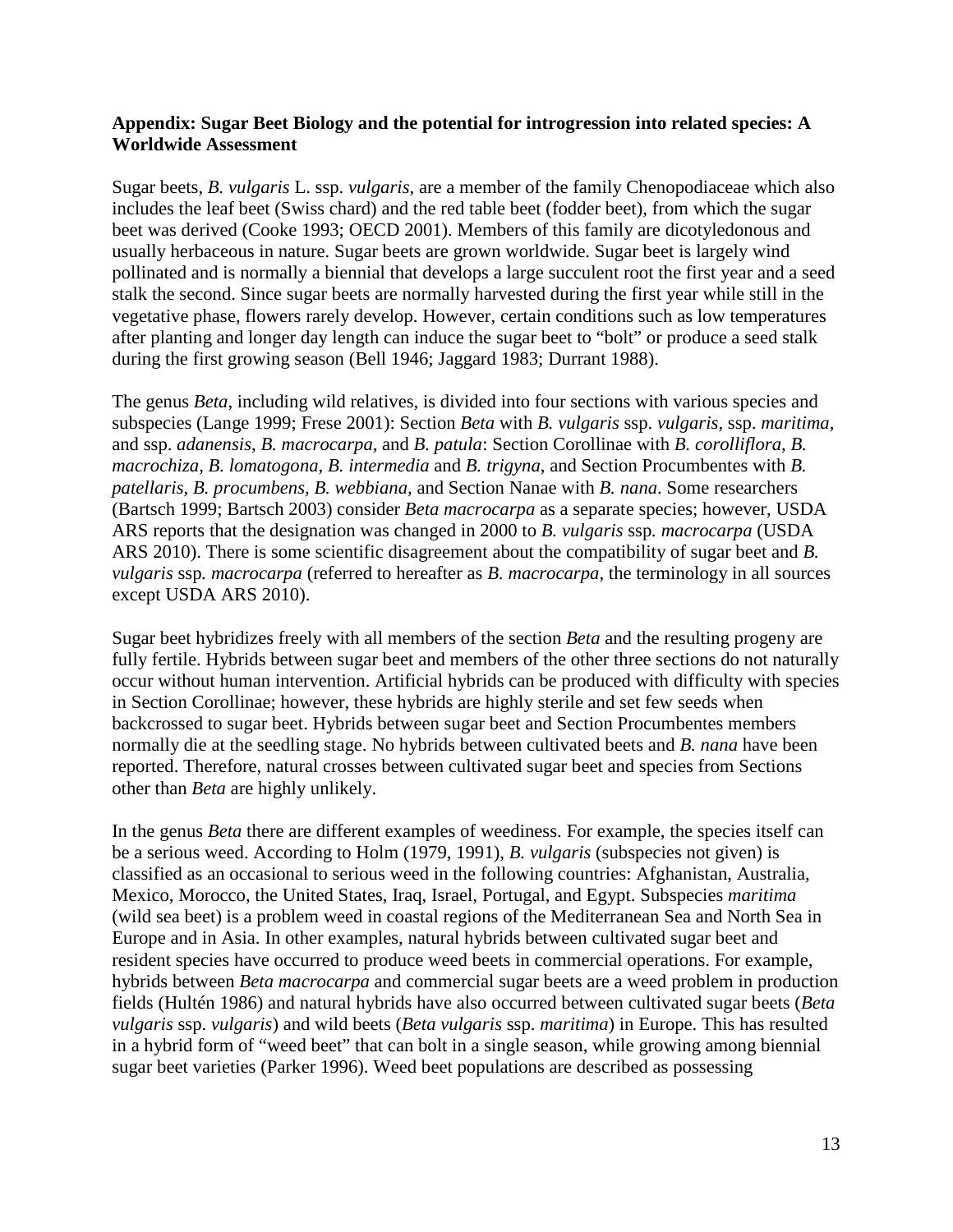domesticated characteristics such as wider leaves and an annual growth habit (Lange 1999). Weed beets cause yield losses and can delay harvest (Bartsch 2003).

Possible movement of the transgenes via pollen from event H7-1 to other members of the *Beta* section would be species and geographically specific. Movement of the transgenes to *B. vulgaris* ssp. *adanensis*, ssp. *maritima*, and B. *patula* is not likely in the United States since these plants are not found in the Americas. Based on a search for wild *Beta* populations in the United States, (USDA NRCS 2010) two species are known to occur. *Beta procumbens* occurs only in Pennsylvania and *Beta vulgaris* is known to have escaped from cultivation in some states (see Figure 1).



Figure 1. Distribution of *B. vulgaris* in the U.S. (USDA CRCS 2010)

The largest significant populations occur in California, a state where the H7-1 sugar beet root and seed crops will not be permitted to be grown. Wild beets are found from the San Francisco Bay area to the Mexican border (Bartsch 1999), concentrated mainly in the Bay area, and in the Imperial Valley. The Californian wild or weed beets belong to two different taxa, *B. vulgaris* and *B. macrocarpa*, and have at least three different origins (Bartsch 2002). They evolved from escaped Swiss chard or red beet, from *B. macrocarpa*, or from hybridization of *B. vulgaris* with introduced *B. macrocarpa.* 

Hybridization of H7-1 with the wild *B.* 

*procumbens* in Pennsylvania is unlikely to occur due to species incompatibility (see above). In California, sugar beet plants, *B. vulgaris*, that escaped from past commercial cultivation in the San Francisco Bay area are unlikely to cross with H7-1 since sugar beets will not be permitted to be grown in California. Thus transgene movement via pollen to these plants is extremely unlikely.

Sugar beet production continues in the Imperial Valley and is a major center of production. There are free living sugar beets that have escaped cultivation and have persisted (Johnson 1958; McFarlane 1975) and these plants are a minor weed problem in this area. In addition *B. macrocarpa* species grow as a weed beet in sugar beet fields in this location (Bartsch 2002) and even though *B. macrocarpa* usually flowers earlier than sugar beet, it can cross with sugar beet bolters when flowering times overlap (Bartsch 2002). However, movement of the transgenes from H7-1 to these plants is not possible since H7-1 will not be grown in the Imperial Valley.

A number of scientists (Boudry 1993; Bartsch 1996; Desplanque 2002; Bartsch 2003) have studied the potential movement of herbicide tolerance genes from commercial sugar beets to sexually compatible relatives. Desplanque (2002) has shown that in France, when weed beets were present in variable densities in sugar beet fields, that the transfer of an herbicide resistance trait would be possible into the weed beet population, and suggested ways that this could be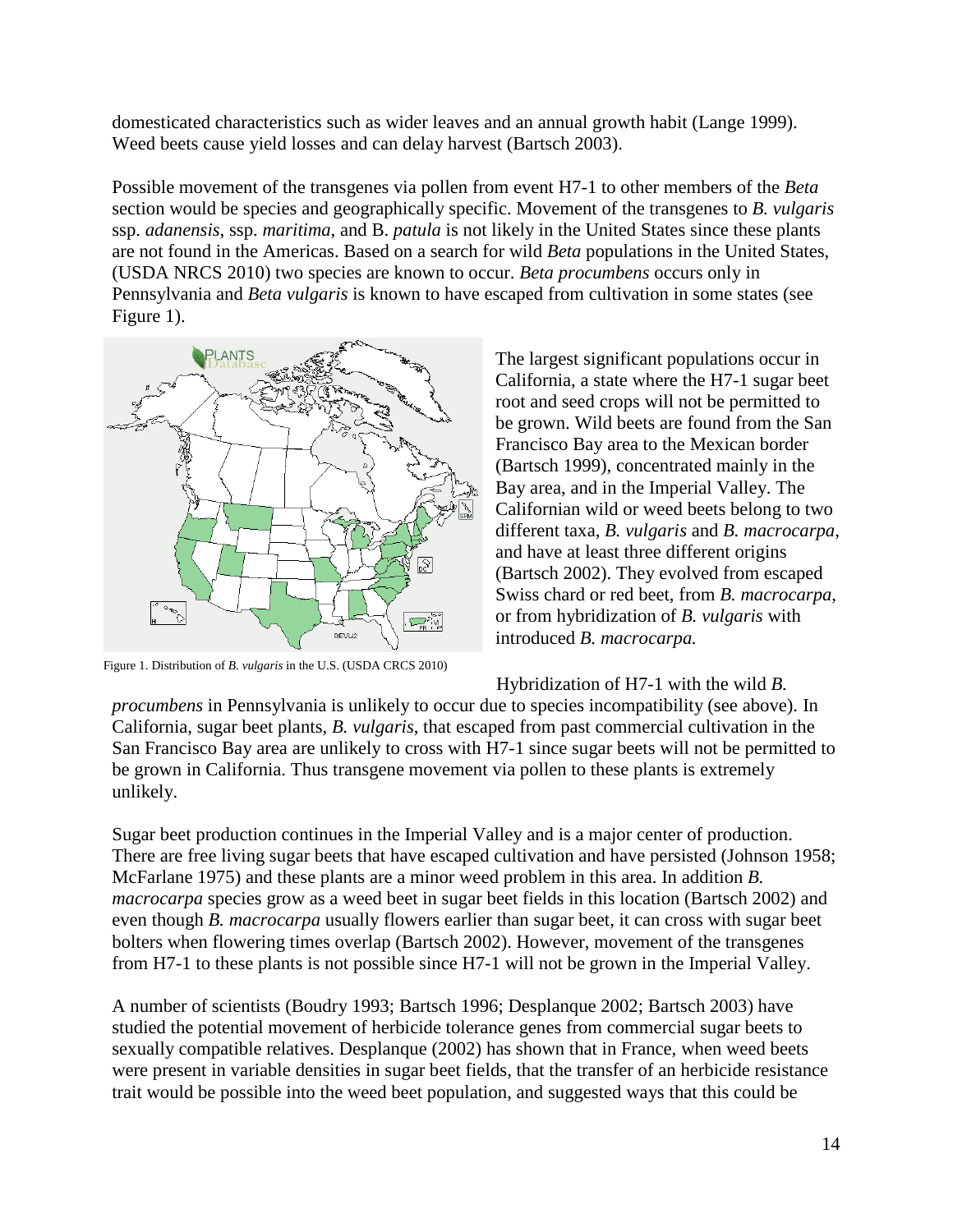mitigated, for example by only incorporating the transgene for herbicide tolerance into tetraploid pollinator breeding lines. Additionally selecting cultivars that have a reduced tendency to bolt would reduce the likelihood of introgression of the trait into weed beet populations.

## **References**

Bartsch, D., Pohl-Orf, M. (1996) Ecological aspects of transgenic sugar beet: Transfer and expression of herbicide resistance in hybrids with wild beets. Euphytica 9: 55-58

Bartsch, D., Ellstrand, N.C. (1999) Genetic evidence for the origin of Californian wild beets (genus *Beta*). Theoretical and Applied Genetics 99:1120-1130

Bartsch, D., Driessen, S., Gathmann, A., Hoffmann, A., Lehnen, M., Muecher, T., Saeglitz, C., Wehres, U., Schuphan, I. (2002) Monitoring the environmental consequences of gene flow from transgenic sugar beet. In Gene Flow Workshop, The Ohio State University, pp 78-93

Bartsch. D., Cuguen. J., Biancardi. E., Sweet, J. (2003) Environmental implications of gene flow from sugar beet to wild beet -- current status and future research needs. Environmental-Biosafety-Research 2: 105-115

Bell, G.D.H. (1946) Induced bolting and anthesis in sugar beet and the effect of selection of physiological types. Journal of Agricultural Science 36:167-184

Boudry, P., Moerchen, M., Saumitou-Laprade, P., Vernet, P., van Djik, H. (1993) The origin and evolution of weed beets: Consequence of the breeding and release of herbicide-resistant transgenic sugar beets. Theoretical and Applied Genetics 87:471-478

Cooke, D.A., Scott, R.K. (1993) The Sugar Beet Crop: Science Into Practice. Chapman & Hall, 675 p. New York

Desplanque, B., Hautekèete, N., Van Dijk, H. (2002) Transgenic weed beets: possible, probable, avoidable? Journal-of-Applied-Ecology 39:561-571

Durrant , M.J., Jaggard, K.W. (1988) Sugar beet seed advancement to increase establishment and decrease bolting. Journal of Agricultural Science 110:367-374

Frese, L. (2001) Sugar beets and related wild species - from collecting to utilisation. In H Knüpffer, J Ochsmann, eds, Rudolf Mansfeld and Plant Genetic Resources. Proceedings of a symposium dedicated to the 100th birthday of Rudolf Mansfeld. Institute of Plant Genetics and Crop Plant Research, Corrensstrasse 3, D-06466, Gatersleben, Germany, Gatersleben, Germany, 8-9 October 2001, pp 170-181

Holm, L., Pancho, J.V., Herbarger, J.P., Plucknett, D.L. (1979) A geographical atlas of world weeds. John Wildy and Sons, New York